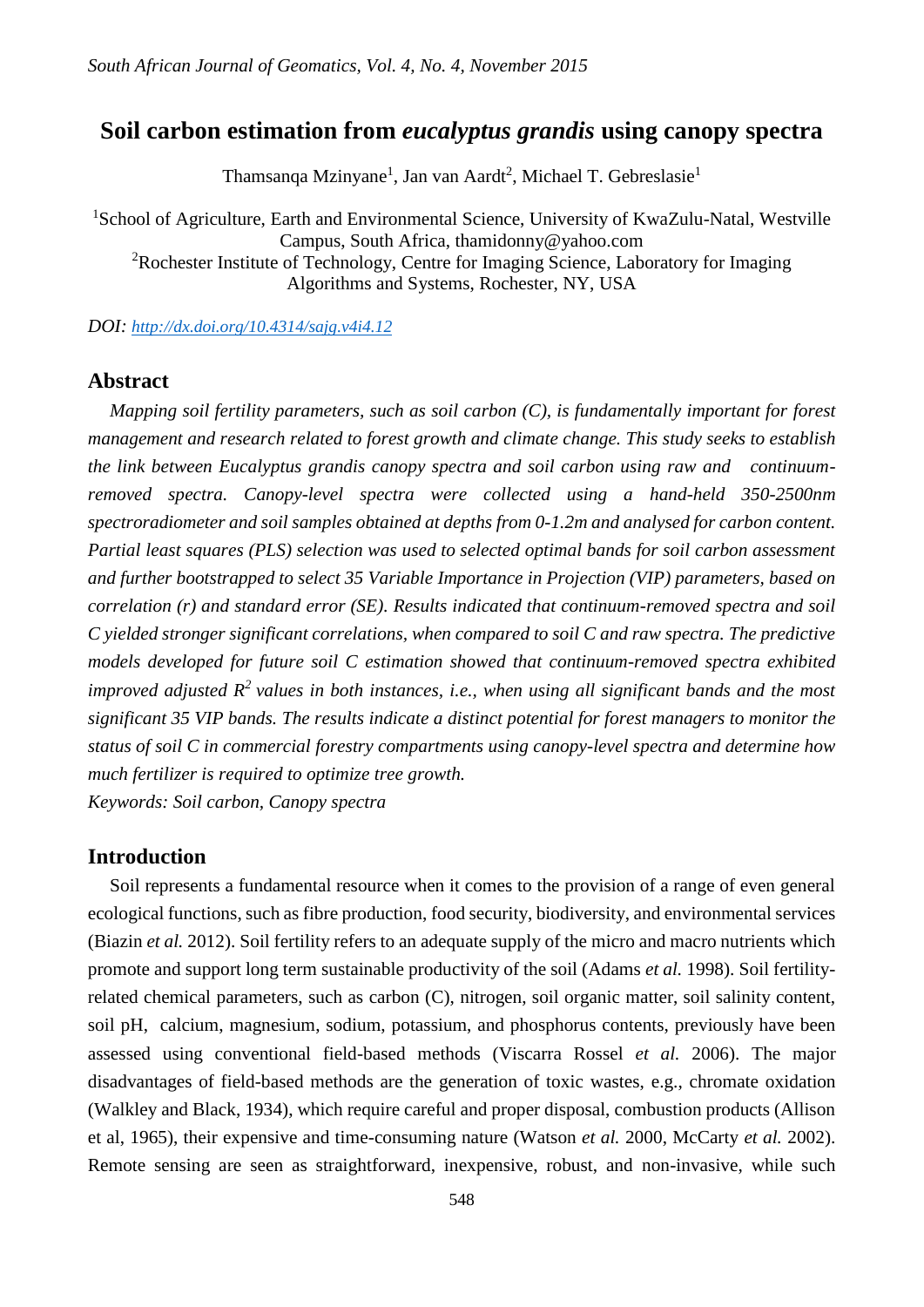approaches also did not utilise environmentally harmful extractants (Viscarra Rossel *et al.* 2006, Koruyan *et al.* 2012).

Soil C is a key attribute of soil quality and influences a variety of biological, chemical, and physical properties of soils (Carter 2002). Soil carbon also serves as a primary source of energy and nutrients for many soil organisms (Aïchi *et al.* 2009) and is inconstant in both space and time (Batchily *et al.* 2003). Timely and continuous assessment of soil C requires state of the art technologies that can quantify the relationships between leaf nutrient concentrations and soil nutrients (He *et al.* 2014). Spectroscopy datasets, including laboratory based and air borne or space borne imaging spectroscopy, have been used in the past to assess soil C content (Brunet *et al.* 2007, Gomez *et al.* 2008).

Aïchi *et al.* (2009) attempted to develop a regional predictive model of soil organic carbon (SOC) content, based on laboratory measurements of spectra within the visible and near-infrared spectral ranges (400-2500nm). The authors reported relatively high coefficients of determination for both calibration ( $R^2$  =0.91, RMSE = 0.36 %) and validation ( $R^2$  = 0.83, RMSE = 0.46 %) datasets. The main conclusion stemming from this study was that the combination of spectral measurements and the partial least square regression (PLS) approach was fundamentally important in the rapid assessments of SOC, and can therefore be used for spatial prediction of soil properties over large areas.

Soil is a more heterogeneous material than vegetation, which eventually results in greater difficulties in applying quantitative analyses to hyperspectral remote sensing soil data. Ben-Dor *et al*. (1997), Bartholomeus *et al*. (2008), and Summers *et al*. (2011) have shown that the visible, nearinfrared, and shortwave infrared (VNIR-SWIR, 400-2500 nm) regions are useful for assessing soil properties, if careful laboratory conditions and spectral manipulation techniques are employed. They furthermore showed that for several soil properties, a large number of spectral channels are not always required to accurately predict the property in question (number of channels required ranged between 15 and 300). The successes of laboratory spectroscopy for assessing various soil chemical characteristics led scientists to believe that correct optimisation of laboratory approaches could be extended robustly over large areas (Farifteh *et al.* 2006) using airborne imaging spectroscopy platforms (Ladoni *et al.* 2010). Such sensors are known to produce near-laboratory characteristics due to high signal-to-noise ratio (e.g. AVIRIS next generation), thus enabling the extension from laboratory to field environments (Hamlin *et al.* 2010). Stevens *et al.* (2010) managed to relate surface SOC content of bare croplands using 3 different multivariate calibration techniques *viz.* partial least square regression (PLSR), penalized-spline signal regression (PSR), and support vector machine regression (SVMR) using the airborne hyperspectral sensor 160 on-board of a CASA 212-200 aircraft. The authors reported encouraging results for both calibration and validation datasets with acceptable root mean square error values (RMSE). The Hymap sensor was shown to exhibit better model fits  $(R^2 = 0.9)$  between predicted and observed values for the mapping of SOC content of agricultural fields, when compared to CASI data, which yielded  $\mathbb{R}^2$  values ranging from 0.7-0.84 (Uno *et al.* 2005, Selige *et al.* 2006, Stevens *et al.* 2008). Many reported soil carbon assessments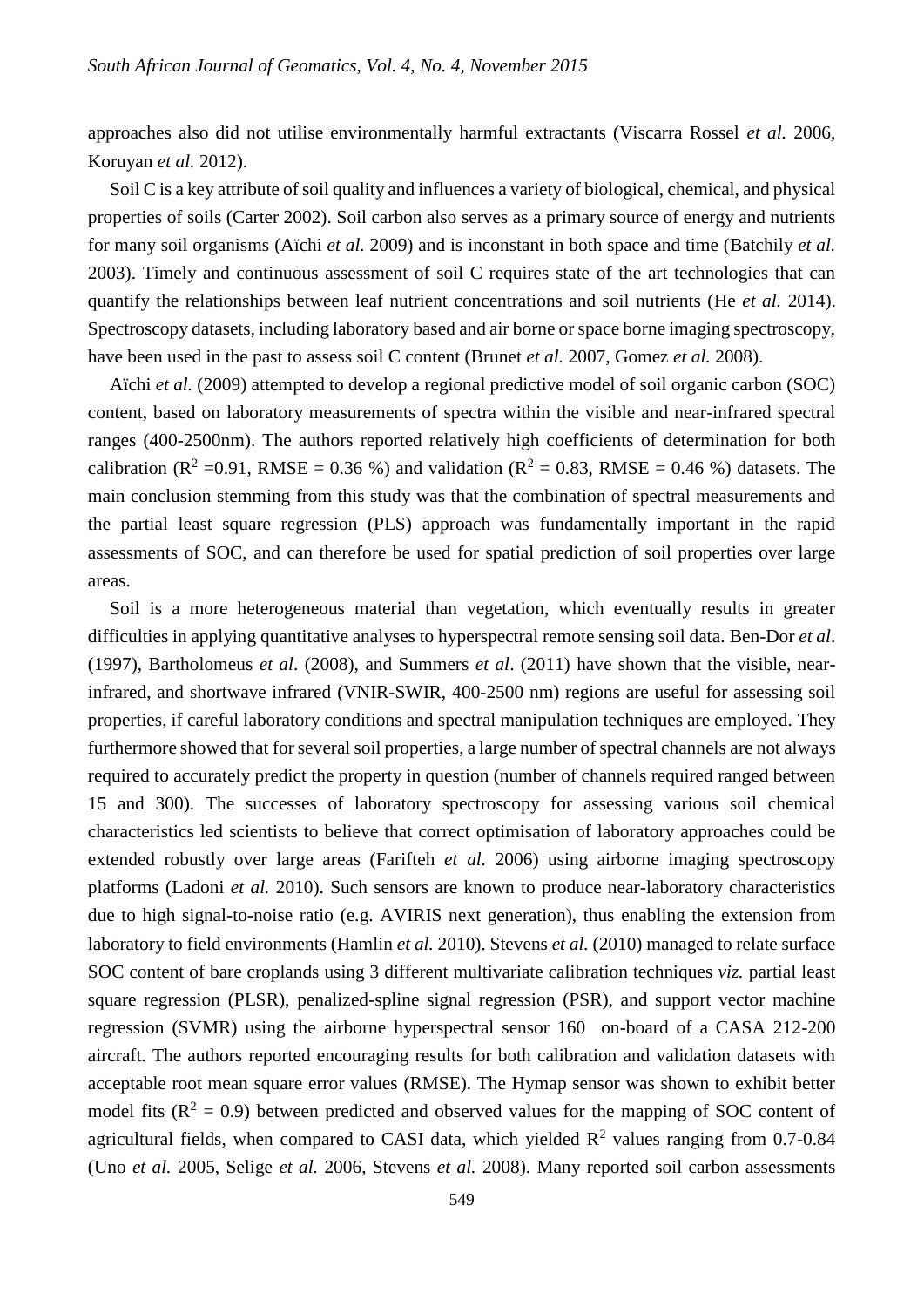studies using imaging spectroscopy datasets were conducted in bare soil environments and not in vegetated areas (Uno *et al.* 2005, Selige *et al.* 2006). An alternative approach, i.e., the assessment of soil carbon under vegetated areas, can result in an innovative and operational approach, given the land management scenarios which require remedial action to combat environmental degradation, promote commercial forestry farming, and improve the aestheticity of the environment (Aulakh 2010, Allen *et al.* 2011).

The premise of using canopy-level spectroscopy to assess soil fertility parameters is based on the assumed direct relationships between canopy chemical bioassays and soil nutrients for vegetated areas. Logically, a scientific hypothesis behind such a premise is that vegetation health is a function of the nutrient and water content contained within the soil (De Boeck *et al.* 2007). The research question that this study aims to answer is: Does a relationship exist between canopy-level, foliar spectra of *Eucalyptus grandis* and soil carbon content in the Highlands estate in Richmond area of KwaZulu-Natal, South Africa? The spectroscopy studies which assess foliar chemical constituents as proxies to the soil fertility status in South Africa in short-rotation, highly productive commercial forestry sites are severely lacking. This study seeks to establish the link between soil carbon and leaf spectra obtained from a hand-held spectroradiometer at canopy level. Such efforts are envisaged to enable rapid and extensive assessment of soil health using vegetation reflectance metrics as proxies, before deteriorating soil-foliage signs are visible to the naked eye.

# **Material and Methods**

#### **Study area**

The study was conducted in the Highlands estate in Richmond area, KwaZulu-Natal, South Africa (Figure 1), which experiences cold dry winters and warm wet summers. The mean annual rainfall ranges from 746-1100mm, while temperatures vary between a high of 25°C to below 10°C (Schulze, 1997). The dominant soil forms are Inanda and Mogwa, with Hutton being the subdominant soil form. Huttons are characterized by a topsoil (0.4-0.5m) on a red, apedal, clay loam subsoil (>1m). A large number of *Eucalyptus grandis* plantations in the area are located on this Hutton soil form. The topography of the Richmond area is flat with undulating hills and is classified as being low mountains.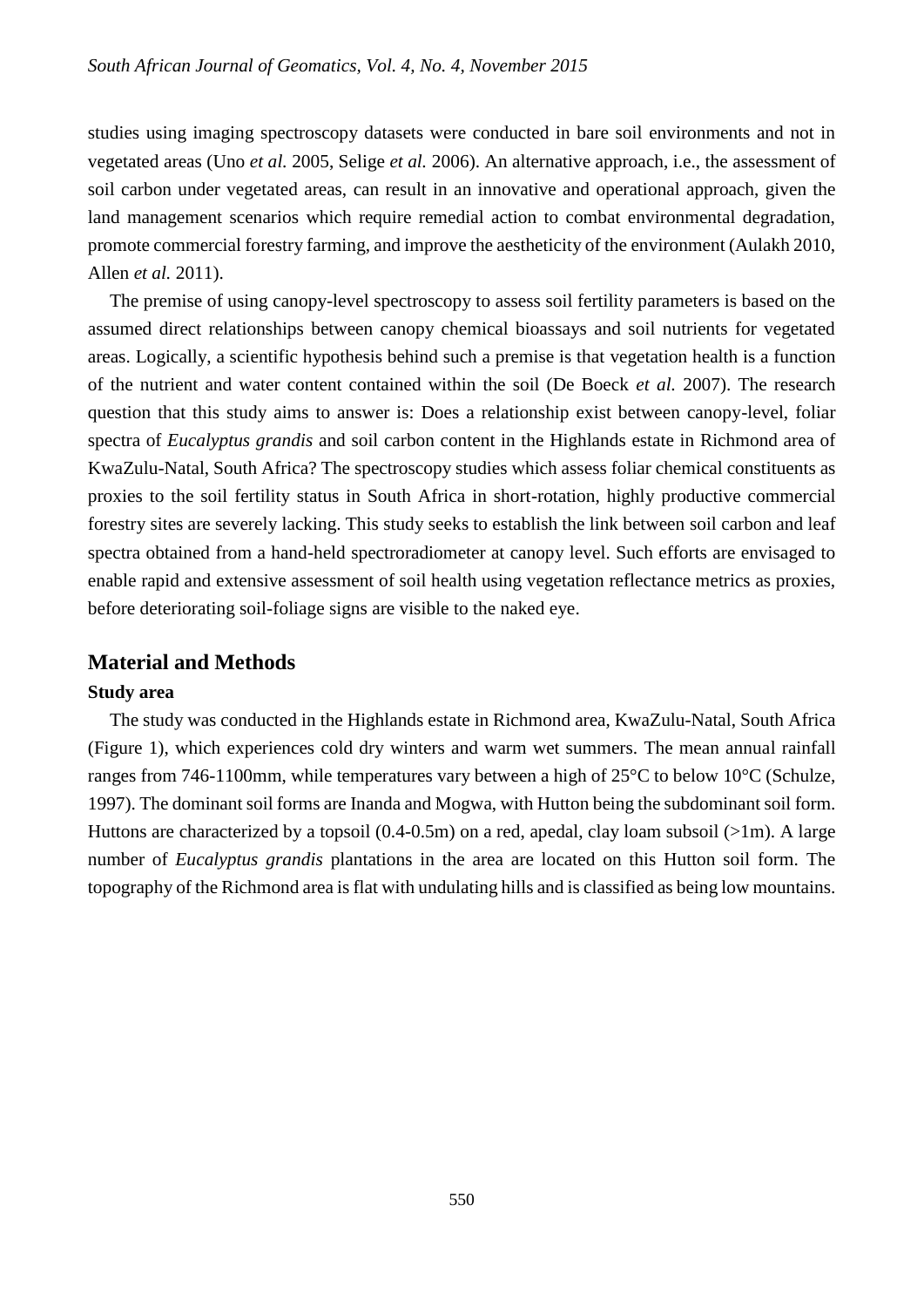

Figure 1. Map showing the location of the study site **Site selection**

Based on site quality three *Eucalyptus grandis* compartments were identified. The productivity of commercial forest sites in South Africa is classified using factors such as geology, topography, climate, soils, and biotic factors (Louw and Scholes, 2002). Consequently, commercial forest sites are reliably differentiated into broad regions of growth potential, i.e. poor, medium, and good (Smith *et al.* 2005). From these identified compartments 5 plots of 20m by 20m were delineated within each site quality for leaf and soil samples collection.

#### **Soil measurements and chemical analysis**

At each plot, soil samples were taken at depths of 0-1.2m using a soil auger. These depths were selected because the study area contains shallow soils. Soil samples were collected under the homogeneous foliar cover. The soil samples were taken 1m apart in a transect at opposite directions from the centre tree in a 20m by 20m plot. A total of 60 soil samples were collected and transported back to the laboratory for carbon determination. The soil samples were air-dried for at least 48 hours and sieved through a 2mm screen, bottled, and labelled; subsequent analytical determinations are expressed on an oven-dry mass basis. Soil carbon was determined through the combustion of the sample in a ceramic boat in a high temperature furnace at  $1100\degree$ C. The resultant combustion gases were carried under a flow of helium gas and passed through a thermal conductivity cell. The soil C content is expressed as a percentage of the oven-dried soil sample (Bremner and Mulvaney 1982).

Table 1. The descriptive statistics of the soil carbon (%) data set used in the analysis

| Variable    | Mean   | Minimum | Maximum | <b>Standard Deviation</b> | Number of samples |
|-------------|--------|---------|---------|---------------------------|-------------------|
| Soil carbon | ).7261 | ).4554  | 4114    | 0.1688                    | 60                |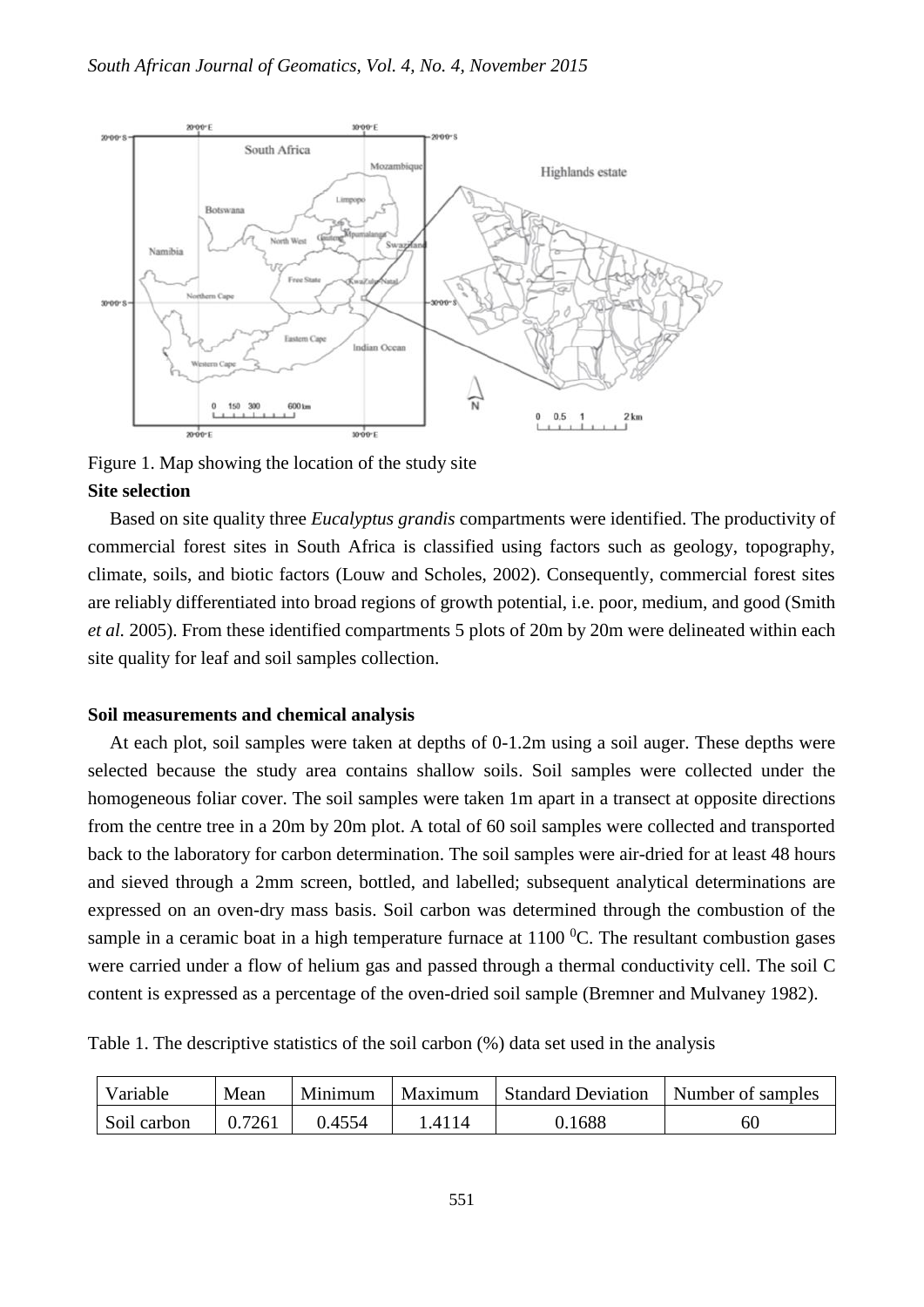#### **Leaf spectral measurements**

Leaf samples were gathered from the sunlit branches using tree climbers. Leaf spectral measurements were acquired using an ASD spectroradiometer (Fieldspec3 Pro), fitted with a 25° field-of-view, with a leaf clip attached to the fore-optic. The ASD field spectroradiometer senses in the spectral range of 350-2500nm, with a bandwidth of 1nm. This procedure of using a leaf clip and contact probe serves to shield the leaf sample from ambient light and guarantees constant illumination and viewing geometry (Castro-Esau *et al.* 2006). Radiance measurements were converted to target reflectance using a calibrated white spectral panel on the leaf clip. Reflectance measurements were taken by averaging 50 scans with a dark current correction at every spectral measurement.

#### **Spectral transformation**

Continuum removal transformations were applied to the resulting spectra to normalizes reflectance spectra in order to allow for the comparison of individual absorption features from a common baseline (Kokaly 2001, Noomen *et al.* 2006, Wu *et al.* 2008) and the resultant curves have values ranges between 0 and 1, in which the absorption troughs are enhanced (Schmidt and Skidmore 2001).

#### **Statistical analysis**

PLS and Variable Importance in Projection (VIP) were used to select the significant bands for the prediction of soil C content from the raw reflectance and continuum-removed spectra. PLS is a wellknown statistical procedure that combines concepts from multiple linear regression and principal component analysis. It reduces the full spectrum to a smaller number of non-correlated components, called latent variables, that contain the most useful information (Rosipal and Trejo 2001, Kooistra *et al.* 2004, Feudale and Brown, 2005, Nguyen and Lee, 2006). In order to simplify the modelling process, the smallest number of narrow-bands that offered the best predictive performance for estimating soil C was identified, using a ranking technique based on the bootstrap method. The significantly correlated bands for both raw and continuum-removed spectra were bootstrapped with soil C and ranked using r (high to low) and the standard error of the mean (SE; low to high). The best 35 bands were further used in the model building process, which required robust validation. These 35 bands were selected to justify the central limit theorem (delMas *et al.* 1999).

Model validation is the most important step in the model development process if models are to be accepted for operational use and decision making. There are various established approaches to model validation, e.g., validation based on an independent test data set and cross-validation procedures, also called leave-one-out methods. Ideally, validation based on independently gathered data is highly recommended, but is often expensive and time consuming (Tesfamichael *et al.* 2009). A cross-validation procedure was adopted in this study and the error of prediction (RMSE) and coefficient of determination  $(R^2)$  were reported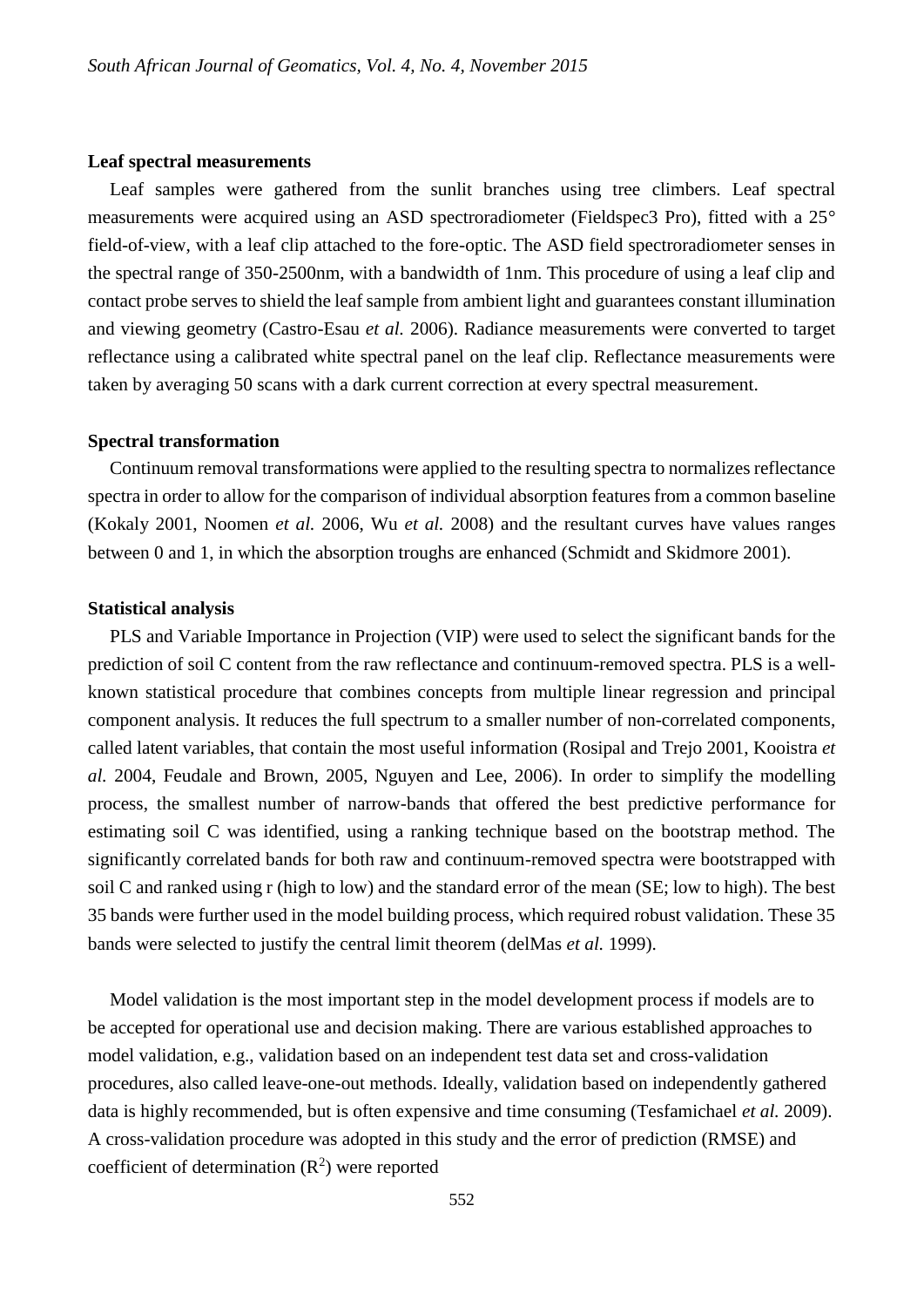# **Results**

#### **Correlations between soil carbon and leaf spectra**

The results of the univariate correlation test between soil carbon and leaf spectra, i.e., raw and continuum-removed spectra, are shown in Figure 1 and Figure 2, respectively. The leaf raw reflectance spectra and continuum-removed leaf spectra were significantly correlated with soil carbon concentrations in the shaded wavelength regions  $(p<0.05)$ . From this result we noted that only 224 bands were significantly correlated (*r* varied between  $\pm 0.26$  and  $\pm 0.33$ ) with soil C from the possible 2150 lead raw spectra, while only 129 continuum removed leaf spectra were significantly correlated (*r* varied between  $\pm 0.26$  and  $\pm 0.74$ ) with soil C.



Figure 1. A graph showing the univariate correlation test between soil carbon and raw spectra



Figure 2. A graph that shows the univariate correlation test between soil carbon and continuumremoved spectra

Furthermore, the relationships between soil carbon and raw and continuum-removed leaf spectra were further assessed for robustness using a bootstrapping method. Bootstrapping statistics (Tables 2 and 3) confirmed the robustness of the relationships through mean *r* values above 0.60 for the selected wavelengths. The first 35 wavelengths that returned high bootstrapped correlation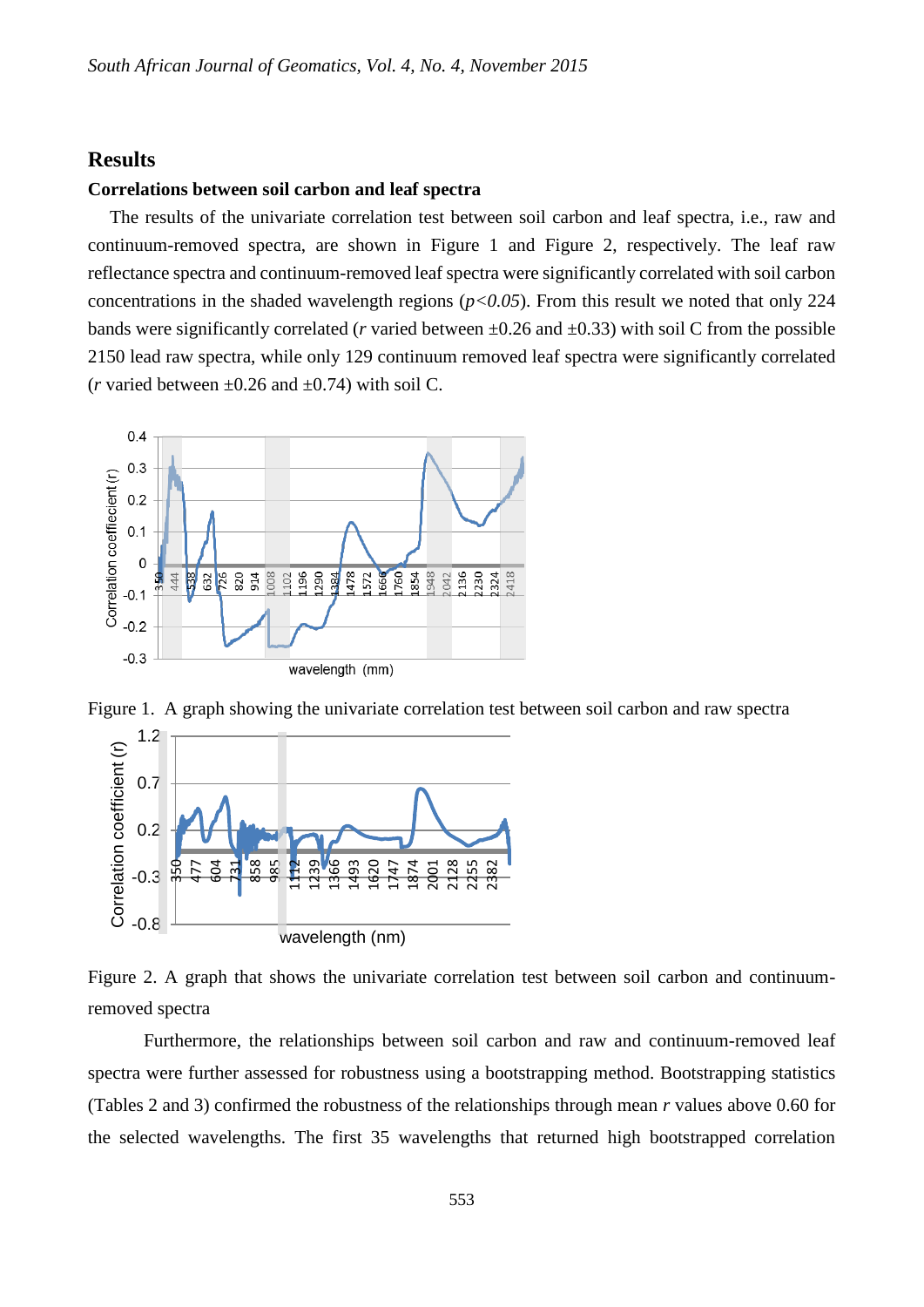coefficients (*p<0.05*) for both raw and continuum-removed spectra were adopted as VIP and were used in the subsequent soil carbon model development process.

| Wavelength | Importance     | r     | SE (%) | Wavelength | Importance     | r     | SE (%) |
|------------|----------------|-------|--------|------------|----------------|-------|--------|
| 1910       | 1              | 0.259 | 0.036  | 1955       | $\mathbf{1}$   | 0.675 | 0.058  |
| 1911       | $\overline{c}$ | 0.264 | 0.034  | 1954       | $\overline{2}$ | 0.681 | 0.059  |
| 1912       | 3              | 0.269 | 0.035  | 1956       | 3              | 0.676 | 0.006  |
| 1913       | $\overline{4}$ | 0.274 | 0.035  | 1653       | $\overline{4}$ | 0.682 | 0.059  |
| 1914       | 5              | 0.279 | 0.003  | 1957       | 5              | 0.675 | 0.059  |
| 1915       | 6              | 0.284 | 0.035  | 1952       | 6              | 0.685 | 0.058  |
| 1916       | $\overline{7}$ | 0.288 | 0.003  | 1958       | $\overline{7}$ | 0.673 | 0.059  |
| 1917       | 8              | 0.295 | 0.003  | 1951       | 8              | 0.684 | 0.058  |
| 1918       | 9              | 0.296 | 0.034  | 1950       | 9              | 0.685 | 0.058  |
| 1919       | 10             | 0.299 | 0.034  | 1959       | 10             | 0.671 | 0.062  |
| 1920       | 11             | 0.302 | 0.033  | 1949       | 11             | 0.687 | 0.057  |
| 1921       | 12             | 0.305 | 0.003  | 1960       | 12             | 0.671 | 0.061  |
| 1922       | 13             | 0.308 | 0.003  | 1961       | 13             | 0.668 | 0.059  |
| 1923       | 14             | 0.311 | 0.035  | 1948       | 14             | 0.688 | 0.057  |
| 1924       | 15             | 0.313 | 0.035  | 1947       | 15             | 0.689 | 0.06   |
| 1925       | 16             | 0.315 | 0.033  | 668        | 16             | 0.727 | 0.041  |
| 1926       | 17             | 0.316 | 0.033  | 1962       | 17             | 0.665 | 0.062  |
| 1927       | 18             | 0.319 | 0.003  | 667        | 18             | 0.724 | 0.041  |
| 1928       | 19             | 0.321 | 0.003  | 669        | 19             | 0.731 | 0.042  |
| 1929       | 20             | 0.322 | 0.034  | 670        | 20             | 0.735 | 0.042  |
| 1930       | 21             | 0.322 | 0.033  | 666        | 21             | 0.714 | 0.041  |
| 1931       | 22             | 0.324 | 0.032  | 1946       | 22             | 0.693 | 0.057  |
| 1932       | 23             | 0.328 | 0.033  | 665        | 23             | 0.714 | 0.004  |
| 1933       | 24             | 0.329 | 0.033  | 1963       | 24             | 0.664 | 0.061  |
| 1934       | 25             | 0.382 | 0.032  | 671        | 25             | 0.737 | 0.041  |
| 1935       | 26             | 0.382 | 0.033  | 1945       | 26             | 0.692 | 0.055  |
| 1936       | 27             | 0.332 | 0.035  | 664        | 27             | 0.710 | 0.042  |
| 1937       | 28             | 0.334 | 0.033  | 1944       | 28             | 0.692 | 0.058  |
| 1938       | 29             | 0.333 | 0.031  | 1964       | 29             | 0.662 | 0.059  |
| 1939       | 30             | 0.336 | 0.033  | 672        | 30             | 0.739 | 0.042  |
| 1940       | 31             | 0.333 | 0.034  | 1965       | 31             | 0.660 | 0.062  |
| 1941       | 32             | 0.335 | 0.032  | 663        | 32             | 0.701 | 0.041  |
| 1942       | 33             | 0.335 | 0.031  | 1943       | 33             | 0.695 | 0.056  |
| 1943       | 34             | 0.334 | 0.032  | 1966       | 34             | 0.656 | 0.064  |
| 1944       | 35             | 0.334 | 0.032  | 673        | 35             | 0.746 | 0.039  |

Table 2. The 35 VIP data from raw spectra Table 3. The 35 VIP data from CR spectra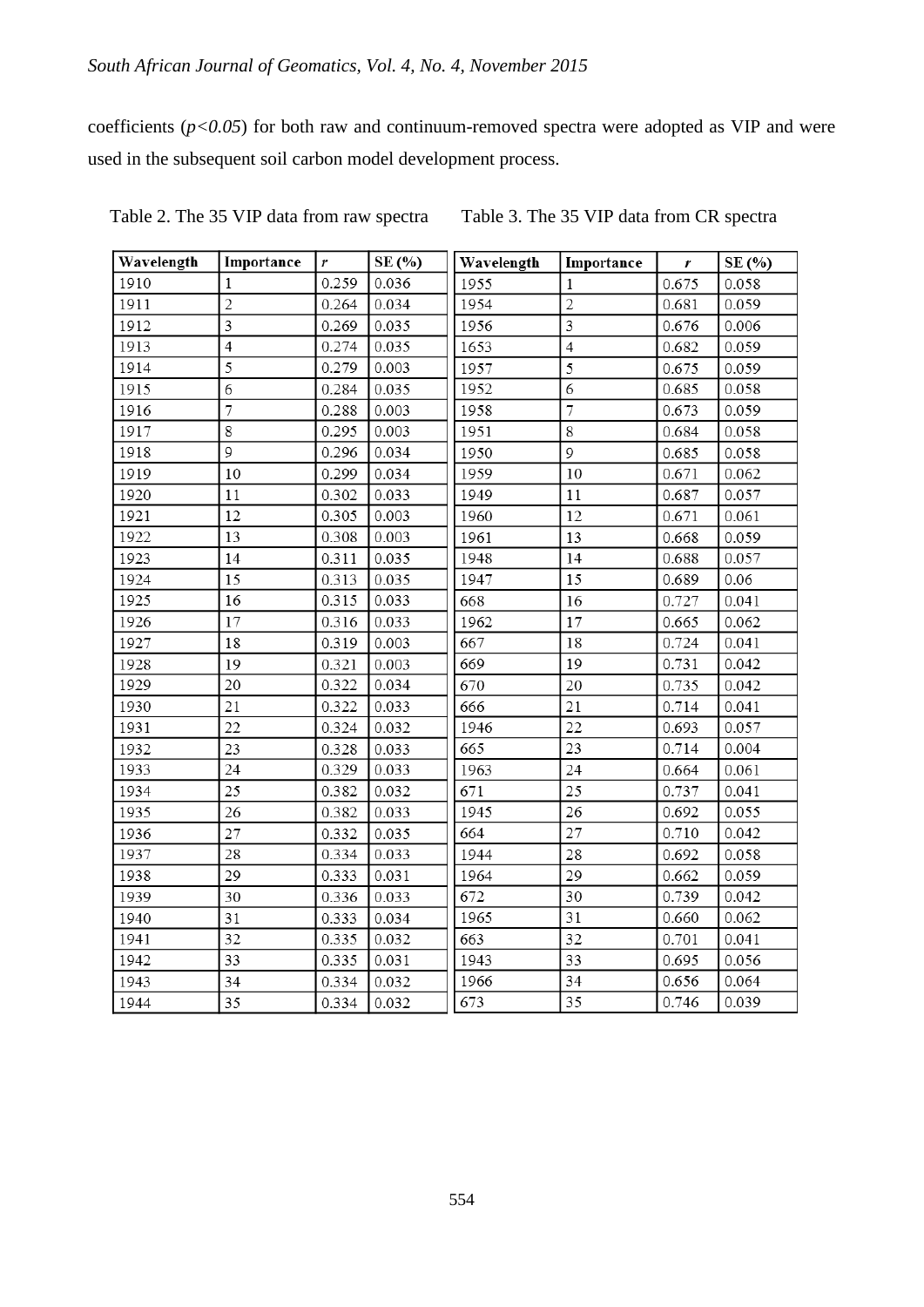### **Soil carbon model development from raw canopy spectra**

Figure 3 shows the models developed from all significant bands and the best 35 VIP bands as produced by PLS regression. The model developed using the best 35 bands, based on *r* and SE, boasted a distinct improvement coefficient of determination ( $R^2 = 0.71$ ) and RMSE = 0.1032 %, when compared to the  $R^2 = 0.63$  and RMSE = 0.111% from the model generated using these 224 wavelengths. The VIP (Table 2) of bands that exhibited significant contributions (*p<0.05*) in the model building were located in the visible and shortwave-infrared regions of the electromagnetic spectrum.



Figure 3. Comparison of observed and predicted soil C models developed from all significant bands and the 35 VIP bands of raw canopy spectra

#### **Soil carbon model development from continuum-removed spectra**

The model developed from the 35 selected bands returned a distinctly higher coefficient of determination ( $R^2 = 0.91$ ) and RMSE (0.04459%), compared to the model with all VIP bands ( $R^2 =$ 0.77, RMSE =  $0.0639\%$ ). The importance of bands that exhibited significant contributions ( $p < 0.05$ ) in the model building is shown in Figure 4. The majority of these bands were located on the SWIR region of the electromagnetic, which is known for absorption features related to organic matter (Bartholomeus *et al.* 2008).



Figure 4. Comparison of observed and predicted soil C models developed from all significant bands and the 35 VIP bands of continuum removed spectra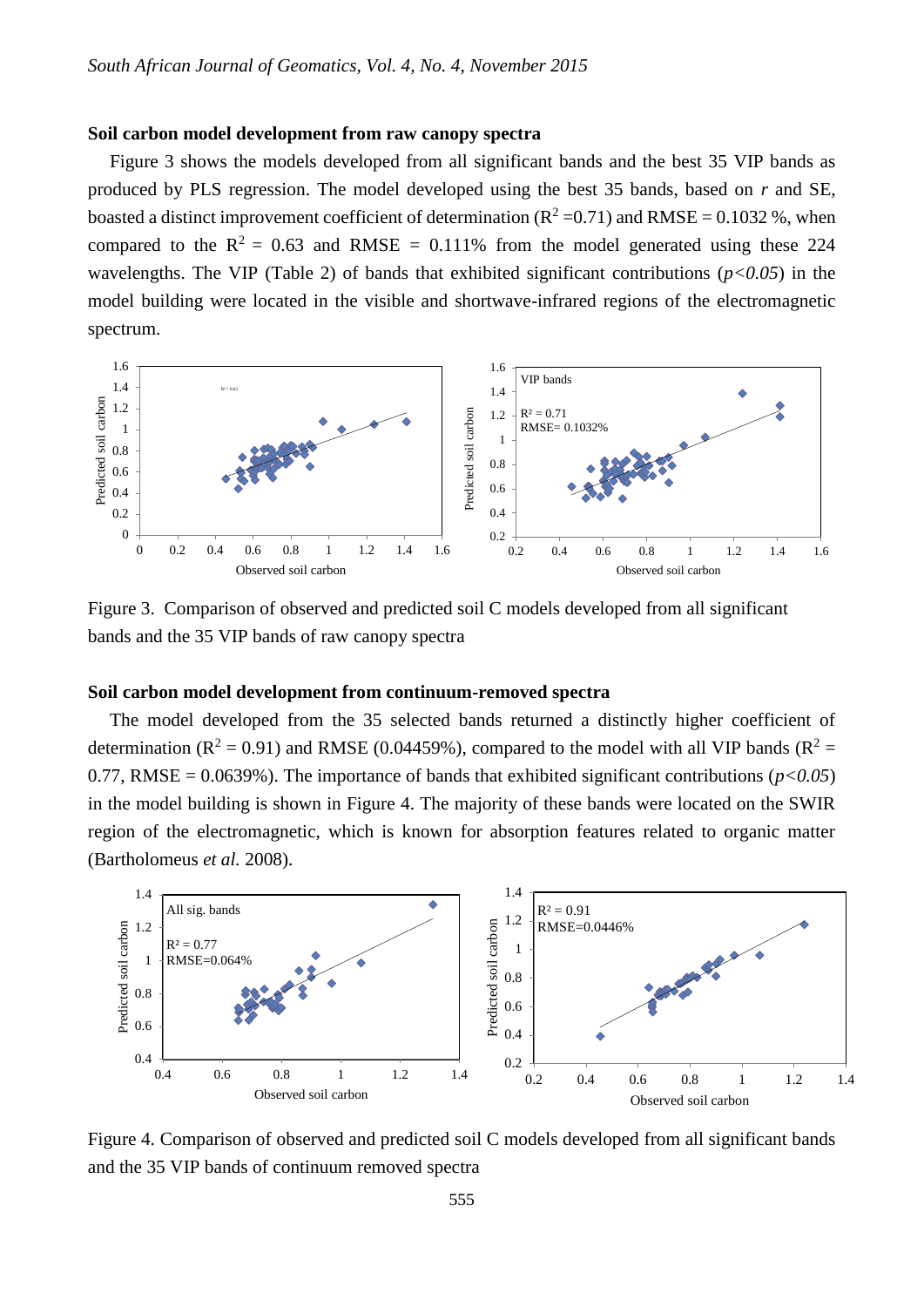# **Discussion**

Soil carbon content is an important soil fertility attribute in the South African commercial forestry industry and arguably is the one specific soil property that is constantly impacted by the site management undertaken prior to planting (O'Hehir and Nambiar 2010). The need for continuous assessments of soil carbon content throughout the rotational period, e.g., for carbon sequestration studies and other research related work, dictates that state of the art technologies be used for quicker operational predictions to be achieved. This study assessed the suitability of canopy spectra, derived from spectroradiometer data, for estimating soil carbon content of *Eucalyptus* clones in KwaZulu-Natal, South Africa.

#### **Assessing relationships between soil carbon content and canopy spectra**

The relationships between plant canopy nutrient content and soil chemical nutrients is important as benchmarks for assessment of plants' ability to respond to fertilizer treatments, and associated optimum growth returns (Schönau and Herbert ,1989). In this study, significant (*p<0.05*) correlations were obtained between soil carbon and canopy spectra, i.e. raw and continuum-removed spectra (Figure 1 and 2). Research has previously shown that continuum-removed spectra enhances and transform differences in the shape of absorption features of interest (Weng *et al.* 2010). This is further illustrated in the model robustness for the continuum-removed spectra, as shown in the correlation range. The continuum-removed spectra yielded better correlation ranges  $(\pm 0.26 > r > \pm 0.74, p < 0.05)$ compared to raw spectra ( $\pm 0.26 > r > \pm 0.33$ ,  $p < 0.05$ ). These relationships were mostly located on the visible (400–700nm) and short-wave infrared bands (SWIR), specifically the 1955–1965nm, 2215nm, 2265nm, 2285–2295nm, and 2315–2495nm regions of the ASD-acquired spectra. Previous research, e.g., Henderson *et al.* (1992), Ben-Dor *et al*. (1997), Shepperd and Walsh (2002), and recently, Bartholomeus *et al.* (2008), Summers *et al*. (2011) have shown that these wavelengths yielded the highest correlation with soil organic carbon. Furthermore, these wavelength regions are associated with organic matter absorption features, and by extension, to soil carbon as one of the key derivatives/indicators of decomposing organic materials. Overall, the success illustrated in this study and other related studies in estimating soil fertility properties from canopy spectral features, e.g., Aitkenhead-Peterson *et al.* 2006, Albrechtová *et al.* 2008, and Mzinyane *et al* (2015), should not be ignored, given the interrelationships that exist between the amount of nutrients in the soil and their impacts on vegetation health and associated expression in canopy-level foliar spectral measurements (Schönau and Herbert 1989). Such research efforts provide scientists with innovative research methods, given the ever-improving imaging spectroscopy sensors which are envisaged to provide better and enhanced soil property mapping and modelling approaches than previously imagined (JPL, 2010).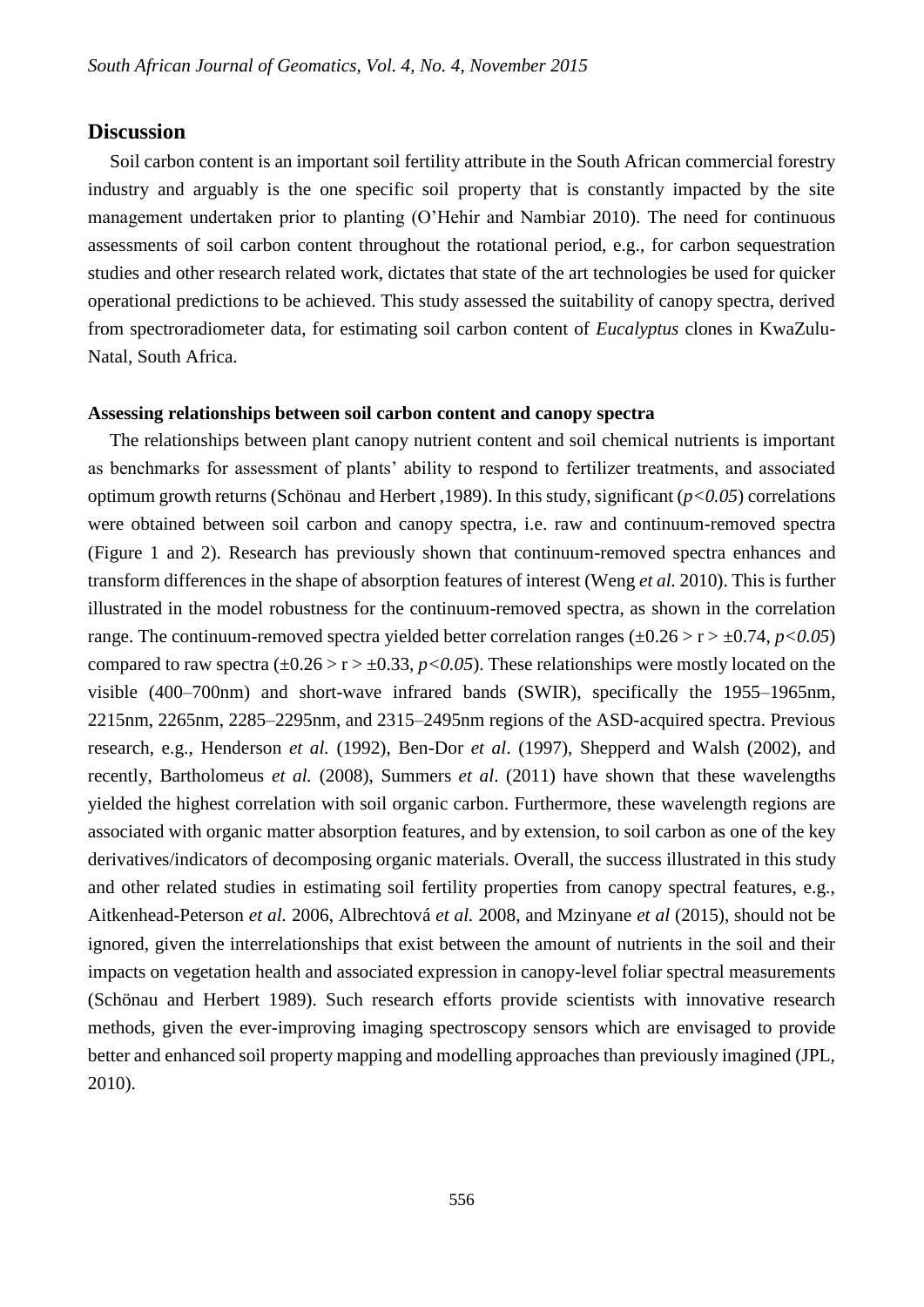#### **Model development, comparison, and validation**

The purpose of developing models for any given parameter, i.e., dependent variable, is to enable future estimations and assessments, ideally at synoptic scales, using the developed models. The models in this study were developed to estimate soil carbon from the raw and continuum-removed spectra using a PLS regression approach. The continuum-removed model yielded higher adjusted  $\mathbb{R}^2$ and lower RMSE values compared to the model based on raw spectra (Figures 3 and 4). Previous studies have shown the advantages of using spectral transformations over raw spectra (Fourty and Baret 1998, Yoder and Pettigrew-Crosby 1995, Cho and Skidmore 2006). These advantages range from enhanced absorption features of foliar biochemical concentrations to minimizing effects such as atmospheric, soil background, and water absorption and most importantly data redundancy. A recent study suggested that continuum-removed spectral can yield higher estimates of soil nitrogen compared to raw spectral data (Mzinyane *et al.* 2015).The exclusion of wavelengths based on the bootstrap r and SE ranks resulted in improved adjusted  $R^2$  values with low RMSE values, when compared to models with all VIP selected bands. Previous studies that have attempted to predict various soil chemistry parameters using canopy foliar spectra reported encouraging results (e.g., Ollinger *et al.* 2002). However, the lack of studies which relate foliar spectral characteristics to soil fertility parameters is a cause for concern. Most of the reported studies, except for those of Ollinger *et al.* (2002), Aitkenhead-Peterson *et al.* 2006, Albrechtová *et al.* 2008, and Mzinyane *et al* (2015), were based on bare soil spectra collected under either laboratory or field conditions. The leaf and canopy level models developed here and elsewhere should be expanded and tested robustly for future operational and management practices. Such models have the distinct advantage of being extensible to synoptic assessments at an operational scale, albeit after regional or even site-specific calibration.

#### **Implications of these results for terrestrial systems**

As mentioned above, the results obtained in this study have significant implications for spatially and temporally continuous management and monitoring of soil C using leaf and canopy spectral features over large spatial domains (e.g., Luo *et al.* 2008, Ben-Dor *et al.* 2009, and Mashimbye *et al.* 2012). These results emphasize the need to integrate vegetation cover in future soil fertility parameter estimations, because vegetation importance in soil erosion, land degradation, and climate change mitigation studies is well documented (Le Roux and Sumner 2013). The resultant maps of specific soil fertility parameters will benefit various land users (such as farmers, foresters, environmentalists and agronomists) and provide early detection of any physiological change before damage of potentially catastrophic proportions are visible to the naked eye. Thus, research initiatives that seek to frequently assessment soil fertility under the given the threats posed by climate change, will be enhanced due to the potential for synoptic visualization of soil fertility status over large areas.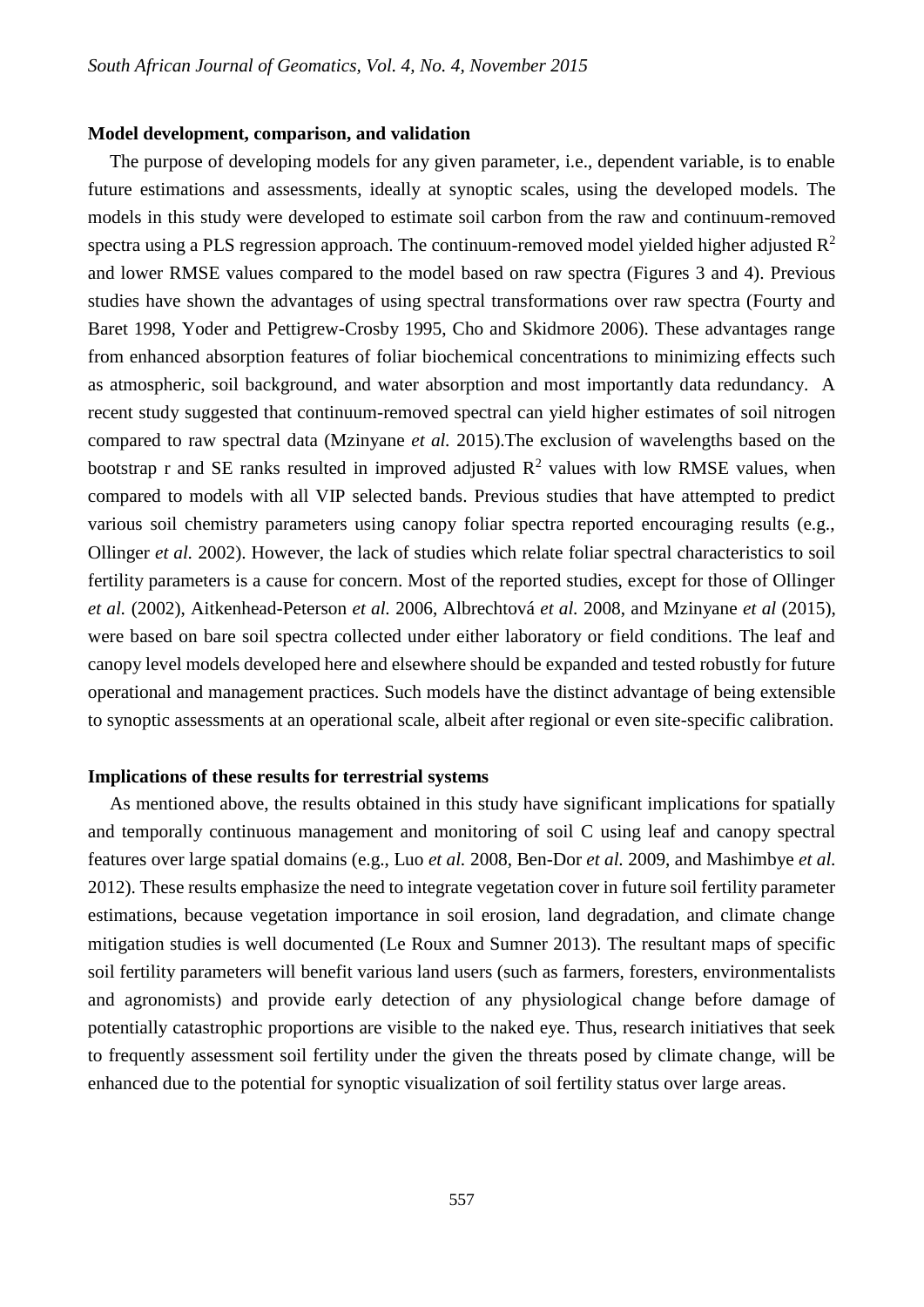# **Conclusions**

This study demonstrated that canopy spectra can be used as proxy for soil carbon content, based on the causal relationship that exist between soil nutrients and plant growth, i.e., leaf nutrient content. The continuum-removed model performed better than the raw spectra model. Since this is first study to explore this foliage-soil approach according to our knowledge, there is a need to test the applicability of using airborne imaging spectroscopy remote sensing data such as HyMap, to acquire large spatial area coverage and to better understand the landscape variability of soil C and other soil fertility parameters at air or space platform. This study demonstrated that most of the canopy spectral bands which are sensitive to soil C are located in the VIS and SWIR spectral regions. A need exists to test how the relationship between canopy spectra and soil fertility parameters can be used to understand the productivity of various crops and also grazing patterns of animals in an ecosystem. Such studies could play a crucial role in determining critical soil fertility values and associated fertilization needs, which aid land managers to mitigate poor growth conditions and adverse effects on the ecosystem and habitats, in general.

# **Acknowledgments**

The authors would like to thank Mondi Business Paper for allowing us access to the *Eucalyptus* plantations. Our sincere gratitude goes to Mondi tree climbers for collecting the leaves for us, fellow students for their help during field data collection, the Institute of Commercial Forestry Research (ICFR), University of KwaZulu-Natal's Soil Science laboratory, and Dr. Issa Bertling and Mr. Samson Tesfay for leaf chlorophyll analysis.

### **References**

- Aïchi H, Fouad Y, Walter C, Viscarra-Rossel RA, Chabaane ZL and Sanaa M 2009, 'Regional predictions of soil organic carbon content from spectral reflectance measurements', *Biosystems Engineering,* vol. 104, pp  $442 - 446$
- Aitkenhead-Peterson JA, Alexander JE, Albrechtová J, Krám P, Rock B, Cudlin P, Hruška J, Lhotaková Z, Huntley R, Oulehle F, Polák T and Mcdowell WH. 2006, **'**Linking foliar chemistry to forest floor solid and solution phase organic C and N in *Picea abies* [L.] Karst stands in Northern Bohemia', *Plant and Soil,* vol. 283, pp187-201.
- Albrechtová J, Seidl Z, Aitkenhead-Peterson J, Lhotáková Z., Rock BN, Alexander J E, Malenovský Z and Mcdowell WH. 2008, 'Spectral analysis of coniferous foliage and possible links to soil chemistry: Are spectral chlorophyll indices related to forest floor dissolved organic C and N?' *Science of the Total Environment,* vol. 404, pp 424-432.
- Allison LE, Bollen WB and Moodie CD. 1965, 'Total Carbon. In: Black CA (Ed.), Methods of Soil Analysis, Part 2', *American Society of Agronomist*, Inc., Madison, WI, pp. 1346–1366
- Allen DE, Singh BP and Dalal RC 2011, 'Soil health indicators under climate change: A review of current knowledge'. In Singh *et al.* (eds.), Soil Health and Climate Change, *Soil Biology,* pp 25- 48
- Aulakh MS. 2010, 'Integrated nutrient management for sustainable crop production, improving crop quality and soil health, and minimizing environmental pollution'. 19<sup>th</sup> *World Congress of Soil Science*, Soil *Solutions for a Changing World*, 1 – 6 August 2010, Brisbane, Australia, pg 79-82.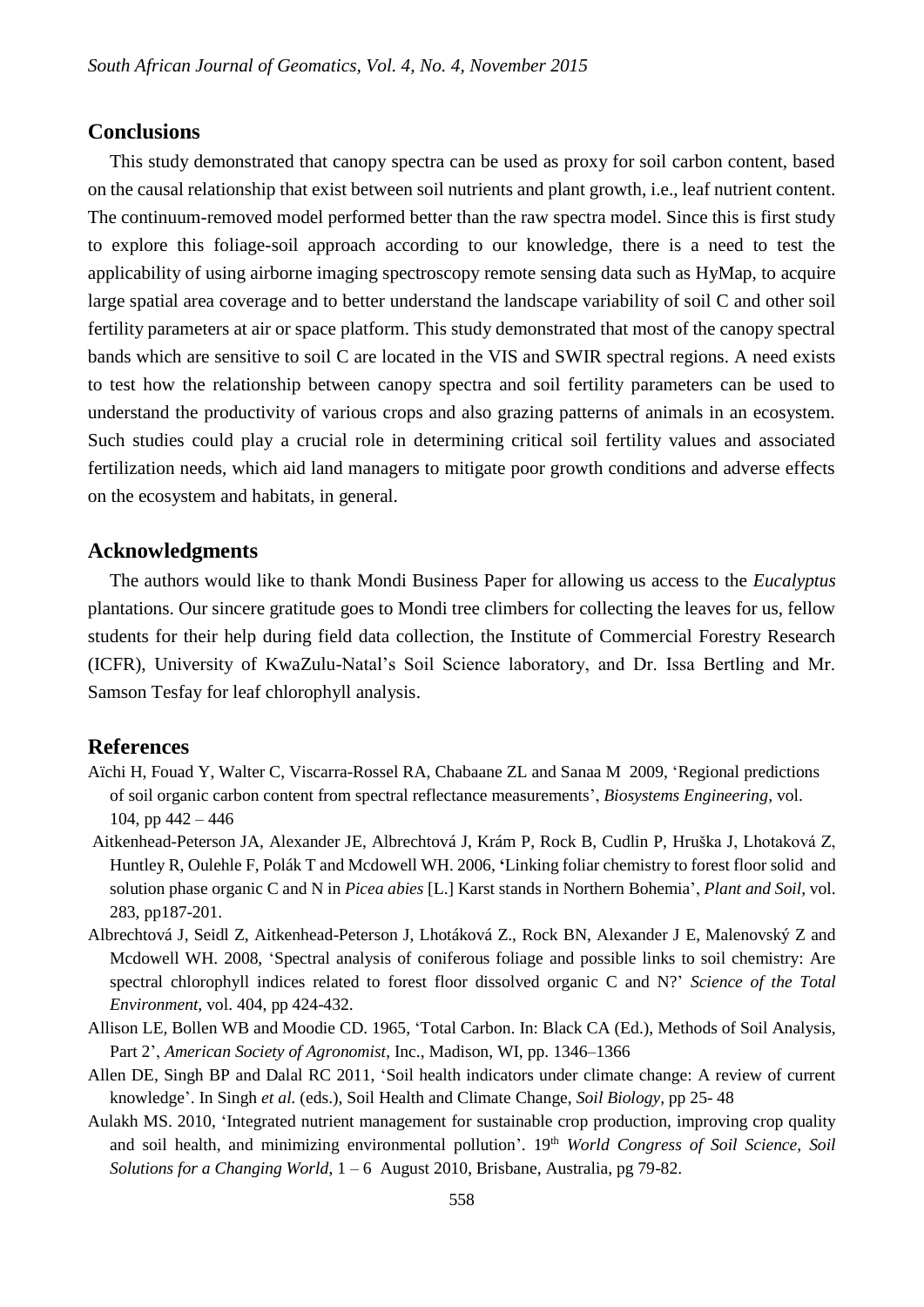- Batchily AK, Post DF and Breckenfeld DJ. 2003, 'Spectral reflectance and soil morphology characteristics of Santa Rita experimental range soils. *USDA Forest Service Proceedings RMRS-P*, vol. 30, pp175–182.
- Bartholomeus HM, Schaepman ME, Kooistra L, Stevens A, Hoogmoed WB and Spaargaren OSP. 2008, 'Spectral reflectance based indices for soil organic carbon quantification'. *Geoderma,* vol. 145, pp 28–36
- Ben-Dor, E., Inbar, Y., and Chen, Y., 1997, The reflectance spectra of organic matter in the visible near infrared and short wave infrared region (400–2500 nm) during a controlled decomposition process. *Remote Sensing of Environment*, 61, 1–15.
- Ben-Dor E, Chabrillat S, Demattê JAM, Taylor GR, Hill J, Whiting ML and Sommer S. 2009, 'Using imaging spectroscopy to study soil properties'*. Remote Sensing of Environment,* vol. 113, S38–S55
- Biazin B, Sterk G, Temesgen M, Abdulkedir A, and Stroosnijder L. 2012, 'Rainwater harvesting and management in rainfed agricultural systems in sub-Saharan Africa – A review'. *Physics and Chemistry of the Earth,* vol. 47-48, pp 139-151.
- Brunet D, Barthès BG, Chotte JL and Feller C 2007, 'Determination of carbon and nitrogen contents in Alfisols, Oxisols and Ultisols from Africa and Brazil using NIRS analysis: Effects of sample grinding and set heterogeneity'. *Geoderma,* vol.139, pp 106- 117.
- Carter MR 2002, 'Soil quality for sustainable land management: Organic matter and aggregation interactions that maintain soil functions'. *Agronomy Journal*, vol.94, pp 38- 47
- Castro-Esau KL, Sánchez-Azofeifa GA, Rivard B. 2006, 'Comparison of spectral indices obtained using multiple spectroradiometers'. *Remote Sensing of Environment*, vol.103, pp 276-288.
- Cho MA and Skidmore AK. 2006, 'A new technique for extracting the red edge position from hyperspectral data: the linear extrapolation method'*. Remote Sensing of Environment*, vol. 101(2), pp 181-193.
- De Boeck HJ, Lemmens CMHM, Gielena B, Bossuyt H, Malchairc S, Carnol M, Merckx R, Ceulemans R and Nijs I. 2007, 'Combined effects of climate warming and plant diversity loss on above- and below-ground grassland productivity'. *Environmental and Experimental Botany*, vol. 60(1), pp 95-104
- Farifteh J, Farshada TA and George RJ 2006, 'Assessing salt-affected soils using remote sensing, solute modelling, and geophysics: a review', *Geoderma*, vol. 130, pp 191–206
- Feudale RN and Brown SD. 2005, 'An inverse model for target detection'. *Chemometrics and Intelligent Laboratory Systems*, vol. 77 (1–2), pp 75–84.
- Fourty T and Baret F. 1998, 'On spectral estimates of fresh leaf biochemistry'. *International Journal of Remote Sensing*, vol. 19(7), pp1283-1297
- Gomez C, Viscarra-Rossel RA, and McBratney AB 2008, 'Soil organic carbon prediction by hyperspectral remote sensing and field vis-NIR spectroscopy: An Australian case study'. *Geoderma,* vol. *146*, pp 403- 411
- Hamlin L, Green R, Mouroulis P, Eastwood M, McCubbin I, Wilson D, Randall D, Dudik M, and Paine C. 2010, 'Imaging Spectrometer Science Measurements for Terrestrial Ecology: AVIRIS and the Next
- He M, Dijkstra FA, Zhang K, Li X, Tan H, Gao Y and Li G. 2014, 'Leaf nitrogen and phosphorus of temperate desert plants in response to climate and soil nutrient availability'. *Scientific Report*. 4: 6932, Henderson TL, Baumgardner MF. Franzmeier DP, Stott DE and Coster DC. 1992, 'High dimensional reflectance analysis of soil organic matter'. *Soil Science Society America Journal*, vol. 56, pp 865–872.
- Kokaly RF. 2001, 'Investigating a physical basis for spectroscopic estimates of leaf nitrogen concentration' *Remote Sensing of Environment,* vol. 75, pp. 153-161.
- Kooistra L, Salas EAL, Clevers JGPW, Wehrens R, Leuven RSEW, Nienhuis PH. and Buydens LMC. 2004, 'Exploring field vegetation reflectance as an indicator of soil contamination in river floodplains'. *Environmental Pollution,* vol. 127 (2), pp 281–290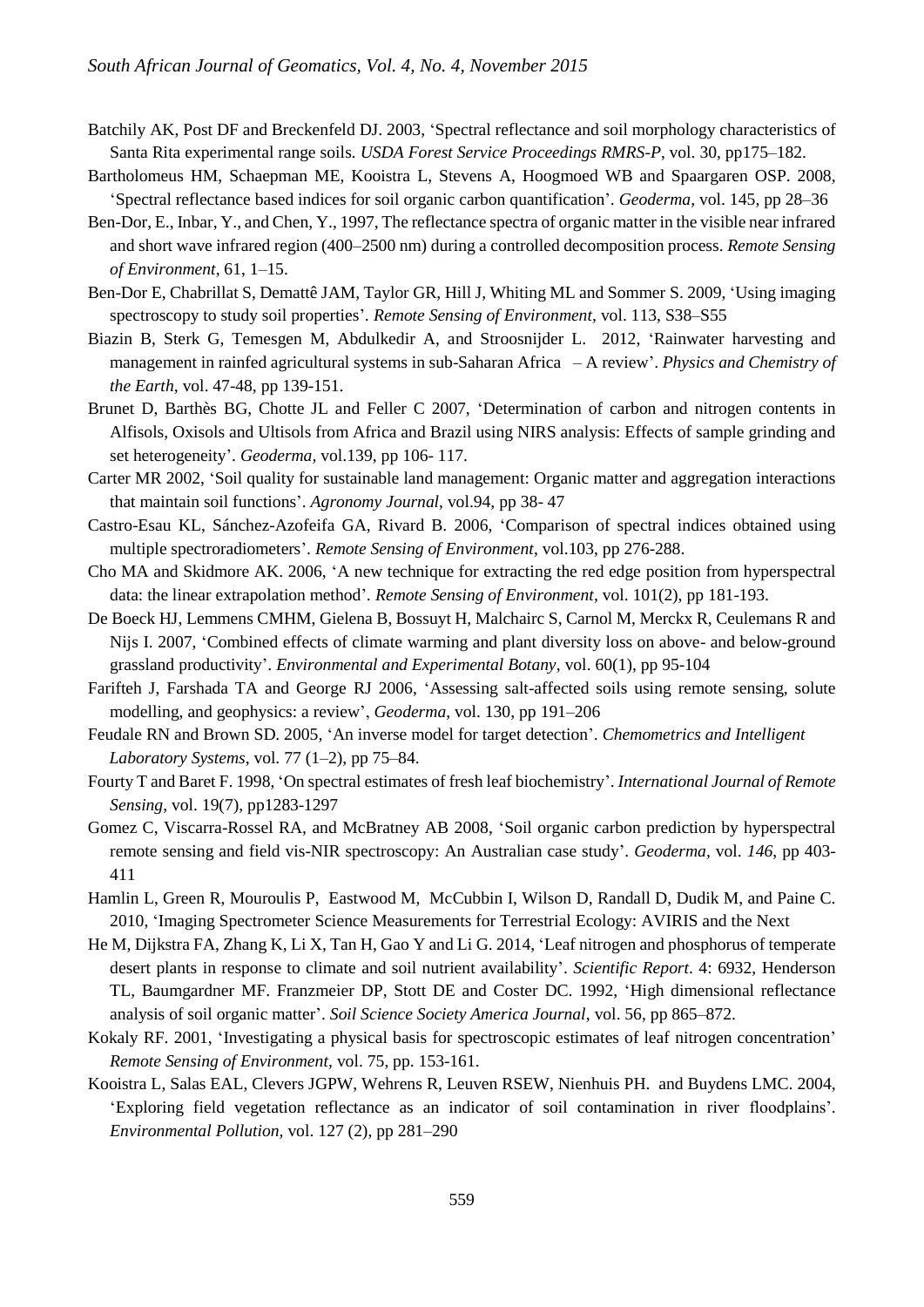- Koruyan K, Deliormanli AH, Karaca Z, Momayez M, Lu H and Yalçin E 2012, 'Remote sensing in management of mining land and proximate habitat'. *The Journal of the Southern African Institute of Mining and Metallurgy*, vol. 122, pp 667-672
- Ladoni M, Alavaipanah SK, Bahrami HA, Noroozi AA 2010, 'Remote sensing of soil organic carbon in semiarid region of Iran', *Arid Land Research and Management*, vol.24, pp 271-281.
- Louw JH, Scholes MA. 2002, 'Site classification and evaluation: a South African Perspective', *Forest Ecology and Management*, vol. 171, pp 153–168.
- Luo Z, Yaolin L, Jian W and Jing W. 2008, 'Quantitative mapping of soil organic material using field spectrometer and hyperspectral remote sensing'. *The International Archives of the Photogrammetry, Remote Sensing and Spatial Information Sciences.Vol. XXXVII. Part B8. Beijing*: pp 901-906.
- Mashimbye ZE, Cho MA, Nell JP, De Clercq WP, Van Niekerk A and Turner DP. 2012, 'Model-based integrated methods for quantitative estimation of soil salinity from hyperspectral remote sensing data: A case study of selected South African soils'. *Pedosphere*, vol. 22(5), pp 640–649.
- McCarty GW, Reeves JB, Reeves VB, Follett RF and Kimble JM. 2002, 'Mid-infrared and near-infrared diffuse reflectance spectroscopy for soil carbon measurement'. *Soil Science Society of America Journal*, vol.66, pp 640–646.
- Mzinyane TD, van Aardt JAN, Ahmed F and Gebreslasie M. 2015. Predicting soil nitrogen content using narrow-band indices from Eucalyptus grandis canopies as proxy. *South African Plant and Soil Journal,*  31(1) *(accepted)*
- Nguyen HT and Lee WB. 2006, 'Assessment of rice leaf growth and nitrogen status by hyperspectral canopy reflectance and partial least square regression', *European Journal of Agronomy*, vol.24(4), pp 349-356.
- Noomen MF, Skidmore AK, van der Meer FD, and Prins HHT. 2006, 'Continuum removed band depth analysis for detecting the effects of natural gas, methane and ethane on maize reflectance'. *Remote Sensing of Environment,* vol.105, pp 262–270.
- O'Hehir JF, Nambiar EKS. 2010, 'Productivity of three successive rotations of *P. radiata* plantations in South Australia over a century', *Forest Ecology and Management*, vol. 259, pp 1857–1869.
- Ollinger SV, Smith ML, Martin ME, Hallett RA, Goodale CL and Aber JD. '2002, Regional variation in foliar chemistry and n cycling among forests of diverse history and composition', *Ecology*, vol.83 (2), pp 339– 355
- Rosipal, R., Trejo, LJ. 2001, Kernel Partial Least Squares Regression in Reproducing Kernel Hilbert Space. *Journal of Machine Learning Research* 2, 97–123.
- Schmidt KS and Skidmore AK. '2001, Exploring Spectral Discrimination of Grass Species in African Rangelands', International *Journal of Remote Sensing,* vol.22, pp 3421 - 3434.
- Schönau APG and Herbert MA. 1989, 'Fertilizing *Eucalypts* at plantation establishment', *Forest Ecology and Management,* vol. 29, pp 221-244.
- Schulze, R. E. 1997, '*South African Atlas of Agrohydrology and –Climatology'.* Water Research Commission, Pretoria, Report TT82/96
- Selige T, Böhner J and Schmidhalter U 2006, 'High resolution topsoil mapping using hyperspectral image and field data in multivariate regression modelling procedures', *Geoderma*, vol. 136, pp 235-244.
- Smith CW, Pallet RN, Gardner RAW and Du Plessis M. 2005, 'A strategic forestry site classification for summer rainfall region of Southern Africa based on climate, geology and soils'. *ICFR Bulletin series*, pp. 3.
- Stevens A, van Wesemael B, Bartholomeus H, Rosillon D, Tychon B, Ben-Dor E 2008, 'Laboratory, field and airborne spectroscopy for monitoring organic carbon content in agricultural soils'. *Geoderma*, vol. 144, pp 395–404.